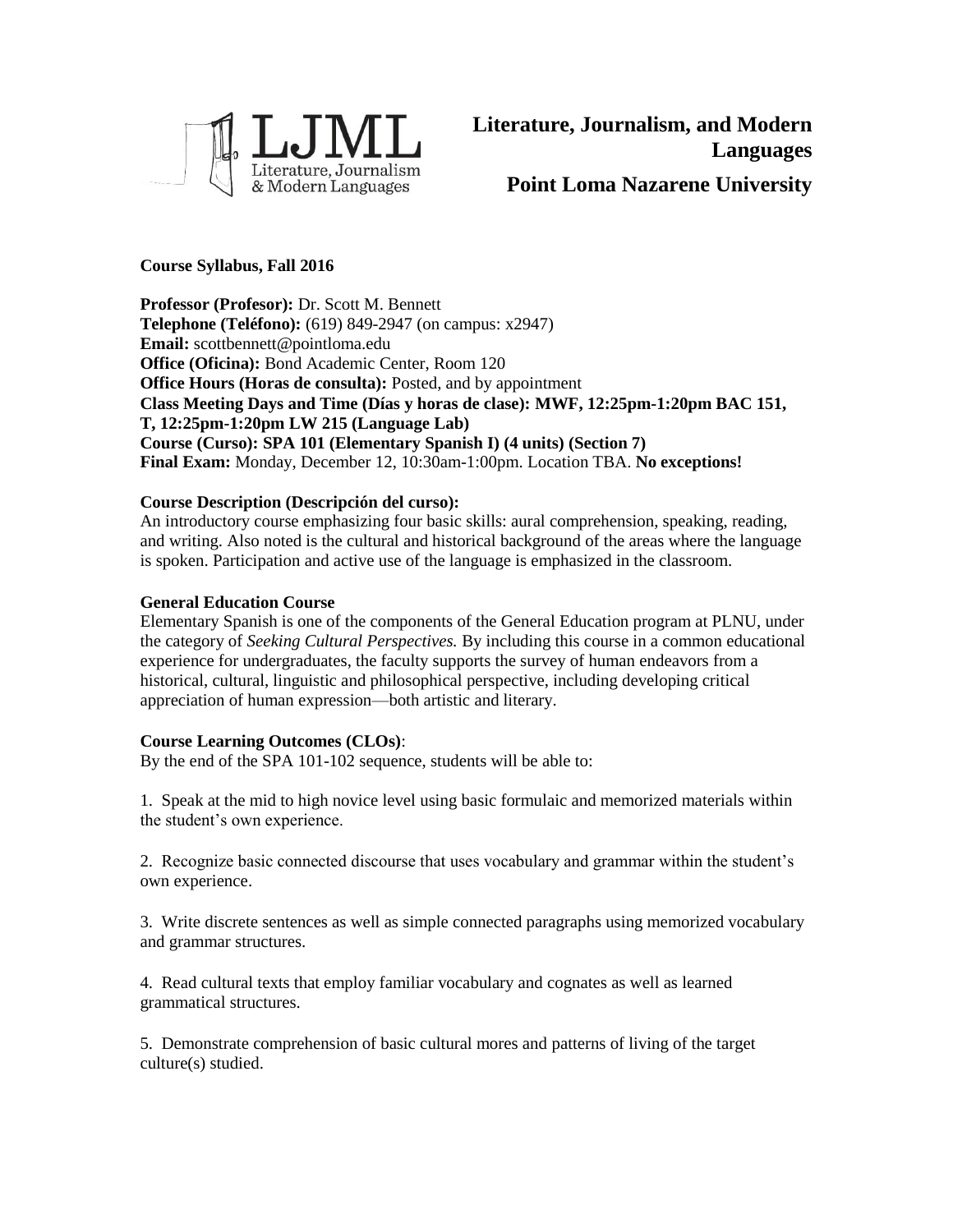## **Required Texts (Textos requeridos):**

Blanco, José A. *Portales* (Vista Higher Learning), 2016. (Portales Code for 12-month access) ISBN 978-1-68004-746-2 (Just online access, no physical textbook) (There is an online version of the textbook included with the portales code access).

## **or**

Blanco, José A. *Portales* (Vista Higher Learning), 2016. (Portales Code for 12-month access) and the loose-leaf student textbook. ISBN 978-1-68004-747-9 (Both online access and also a physical textbook). (This is the same online code as above, but just includes a loose-leaf student textbook as well).

**Recommended Texts (Textos recomendados):** A good Spanish/English dictionary. (Un buen diccionario español/inglés: Larousse, Oxford, University of Chicago o Harper Collins).

Kendris, Christopher. *501 Spanish Verbs:(With CD-ROM) Fully Conjugated in All the Tenses and Moods in a New Easy-To-Learn Format.* 7<sup>th</sup> edition, Barrons Educational Series, 2010.

Spinelli, Emily. *English Grammar for Students of Spanish: The Study Guide for Those Learning*  Spanish. 6<sup>th</sup> edition, Olivia and Hill Press, 2007.

**Grading (Calificación):** The final grade is based on the following point scale. (La nota final se basa en la siguiente escala de puntos):

| Short Grammar Quizzes (3) (TBA in class or pop quizzes)30 (10 points per quiz)          |  |
|-----------------------------------------------------------------------------------------|--|
|                                                                                         |  |
| Cultural Engagement Assignments (2) (TBA in class)50 (25 points each)                   |  |
| Attendance (Asistencia) and Participation (Participación)100 (10 points per day missed) |  |

#### **Grading Scale:**

| 930-1000 |      | 780-799 | ( `+   | 600-629 | l )- |
|----------|------|---------|--------|---------|------|
| 900-929  | A-   | 730-779 |        | $0-599$ | F    |
| 880-899  | $B+$ | 700-729 |        |         |      |
| 830-879  |      | 680-699 | $1) +$ |         |      |
| 800-829  | В-   | 630-679 |        |         |      |

**Extra Credit:** Students can memorize and write out Bible verses in Spanish (1 per test / 2 points each). Professor will provide the verse before each test. Extra credit may be given for attending film forums, cultural events or possible field trips, and **must** be approved by the professor. Please see description #4 below, on the 3 "C"s.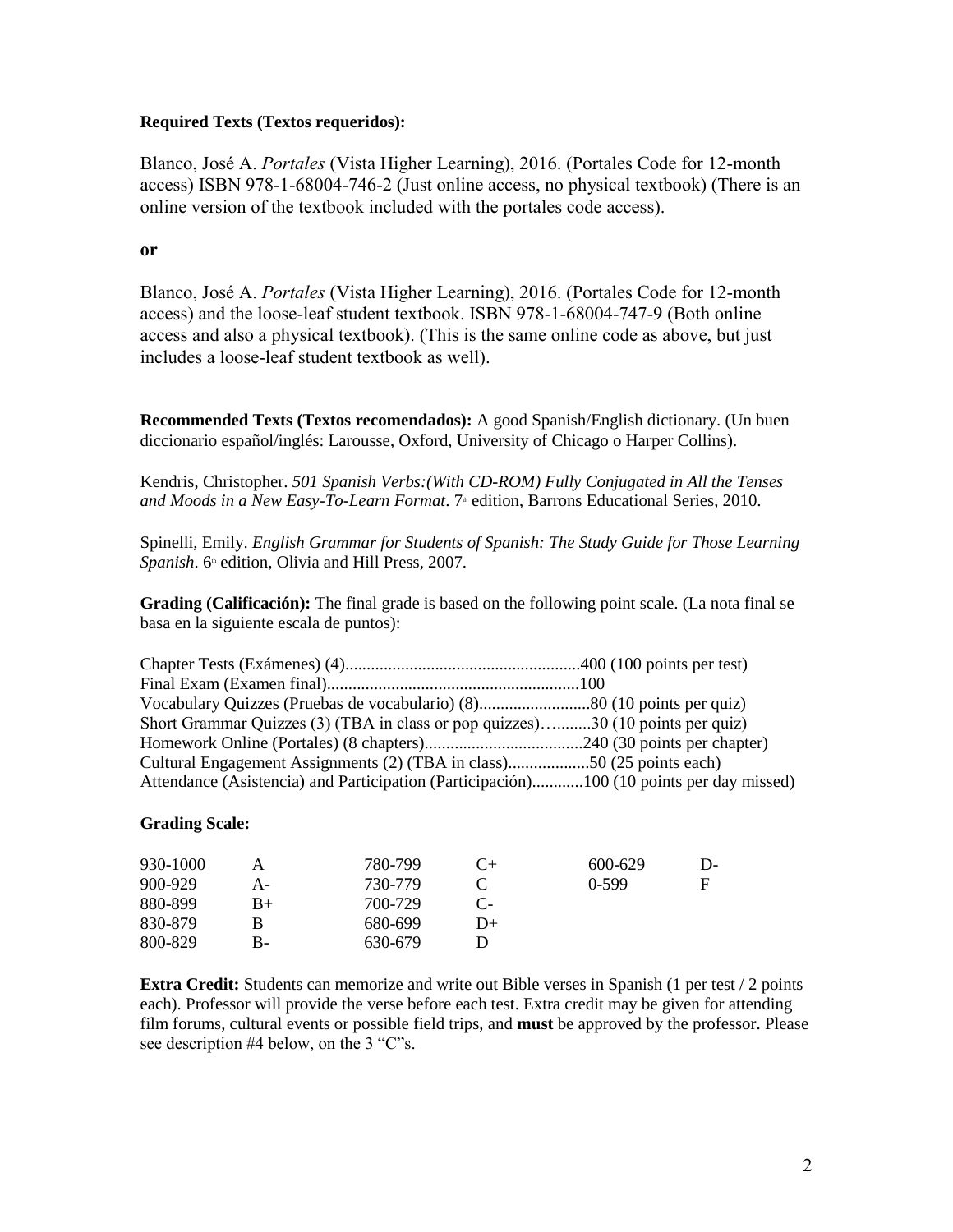#### **Course Policies:**

#### **Student Responsibilities (Responsabilidades del/ de la estudiante):**

**1. Class participation and attendance (La asistencia y la participación en clase):** Regular and punctual attendance in all classes for which a student is registered is considered essential to optimum academic achievement. Therefore, regular attendance and participation in each class of the course are two of the course requirements to be met. There are no allowed or excused absences except when absences are necessitated by certain university sponsored activities and approved in writing by the Provost of the university. **Any day a student is absent he/she loses 10 points on the class attendance and participation grade.** You must be in class to participate, since we do conversation, review, and active practice of the material. **The first absence does not count**, but after, 1% of grade will be deducted per absence (10 points per absence). **After 6 unexcused absences, the professor reserves the right to de-enroll the student from the class. After 12 absences (20% of the grade), a student cannot pass the class, and will receive an F for the course (per university policy).** Also, coming late twice equals one absence. Students are expected to come to class prepared, and to be active participants in their own learning for the **duration of the class period**. Our classroom environment will be one of "mutual respect" and a "community of learning." What this means is that you should not be embarrassed or discouraged to participate—and mistakes will be considered part of the learning process that everyone can benefit from. If you do not understand something, do not hesitate to ask for further explanation. Participation means coming to class with a positive attitude, making original comments in Spanish while **not speaking English** or getting off task. **NOTE: Class time is not free time to browse the internet or to text message friends. Since we have an online component for the class, students have permission to use phones and laptops, but just for the course materials. Not paying attention in class and/or participating in these activities will affect your participation grade. If I see you texting or using a laptop for something different than the class exercises, I will take off 5-10 points for participation for the day. I may not even call your attention or stop class, as learning and practicing Spanish with the class is my first priority. DO NOT be surprised at the end of the semester if your grade is lower than you think because you have not followed these guidelines.**

**IMPORTANT NOTE: It is EXTREMELY important and necessary to study the material the day before by completing the online homework and assignments.** Students should come to class with a basic understanding of the material and be ready to participate in activities and practice with the material already. Class time will be used to practice and review, not just go over the grammar or vocabulary of the lesson. The professor will provide some handouts to practice from time to time, **but students need to spend at least 1-1/2 hours of preparation per lesson. If it is obvious that students are not preparing and studying, this will directly affect the participation grade in the class.**

**2. Tests (Exámenes):** There will be a test given after every two chapters during the term. It will be imperative to do a thorough review before each test since the material is cumulative. **There are no make up exams.** There will also be a departmental final exam. The final exam is comprehensive. There will also be vocabulary quizzes for each chapter, and a three short grammar quizzes (TBA and pop quizzes) throughout the semester.

**3. Language Laboratory (Laboratorio de lenguas):** We will meet once a week in the lab and will do a variety of exercises, see cultural materials, etc. Check your schedule for meeting days. **While in the lab, computers may be used only when the professor gives permission to use**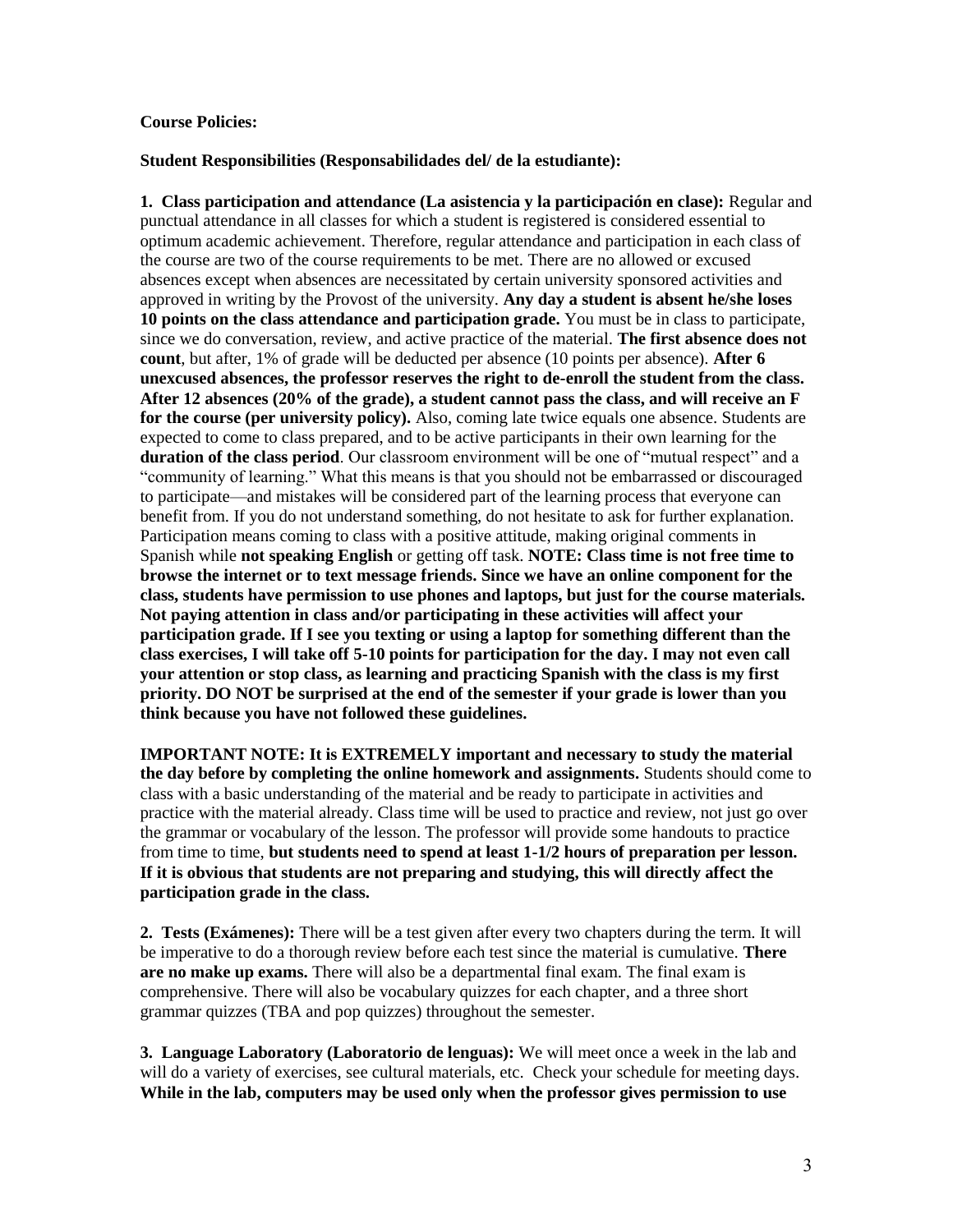**them. If you browse the internet while class is going on, it will most definitely affect your participation grade in a negative way, the same as using a cell phone in class.** You can also use the lab to do homework online, audio materials, Quizlet, etc. This can be done outside of class time so you can practice the materials. Please check the lab schedule for available times, as other language classes meet in the lab on a regular basis.

**4. The 3 "C"s: Culture, Community, Church:** Students will be offered to participate in some activities outside of class, all for **extra credit**. Students can choose an approved cultural event (movie, concert, museum, presentation, show, etc.); community involvement (volunteering, visiting with a Spanish-speaking family, attending a community function where Spanish is spoken, etc.); and finally, church: this includes attending a church service in Spanish and/or a bible study where Spanish is the language of instruction. (Professor will give possible ideas and try to provide options in class). Students must do a brief response paper (one page, in Spanish or English) on what they do, and make sure to turn it in to the professor. Sometimes the professor will provide a worksheet to fill out with questions to answer instead of a write-up. All activities must be pre-approved by the professor. Students can receive up to **30 points extra credit**, depending on level of involvement. Normally, each activity will be worth 10 points, with a limit of 3 per semester.

**5. Cultural Engagement Assignment (Tarea cultural):** Students will be required to complete **two** cultural engagement assignments during the semester, such as interviewing a Spanish speaker, attending a cultural event (and answering questions etc.), or watching a film in Spanish. The professor will provide more information in class. **Although these assignments are similar in scope to the extra credit possibilities, cultural engagement assignments are specific events or activities that challenge students to get out and see something concerning Spanishspeaking culture in the San Diego/Tijuana area. Not just any assignment can fulfill this requirement; the activities will be approved and chosen by the professor.** Once you have finished your cultural engagement assignments, if there are more opportunities available, you can then do the activities for possible extra credit.

**6. Conversation (Conversación):** Students will have the opportunity to attend conversation sessions for **extra credit**. Professor will provide times for a Spanish Coffee Hour, or conversation sessions that can be done by appointment or during office hours. The idea is to not talk about grammar and class review, but to simply **practice conversational Spanish**. It is a good idea to talk to arrange a group to have more interaction. An hour of conversation is worth the limit of 10 extra credit points, but students are encouraged to keep practicing and improving their Spanish even after receiving the 10 points. More information will be provided in class.

# **Academic Accommodations/Tutorials**

While all students are expected to meet the minimum academic standards for completion of this course as established by the instructor, students with disabilities may require academic accommodations. At Point Loma Nazarene University, students requesting academic accommodations must file documentation with the Disability Resource Center (DRC), located in the Bond Academic Center. Once the student files documentation, the Disability Resource Center will contact the student's instructors and provide written recommendations for reasonable and appropriate accommodations to meet the individual learning needs of the student. This policy assists the University in its commitment to full compliance with Section 504 of the Rehabilitation Act of 1973, the Americans with Disabilities (ADA) Act of 1990, and ADA Amendments Act of 2008, all of which prohibit discrimination against students with disabilities and guarantee all qualified students equal access to and benefits of PLNU programs and activities.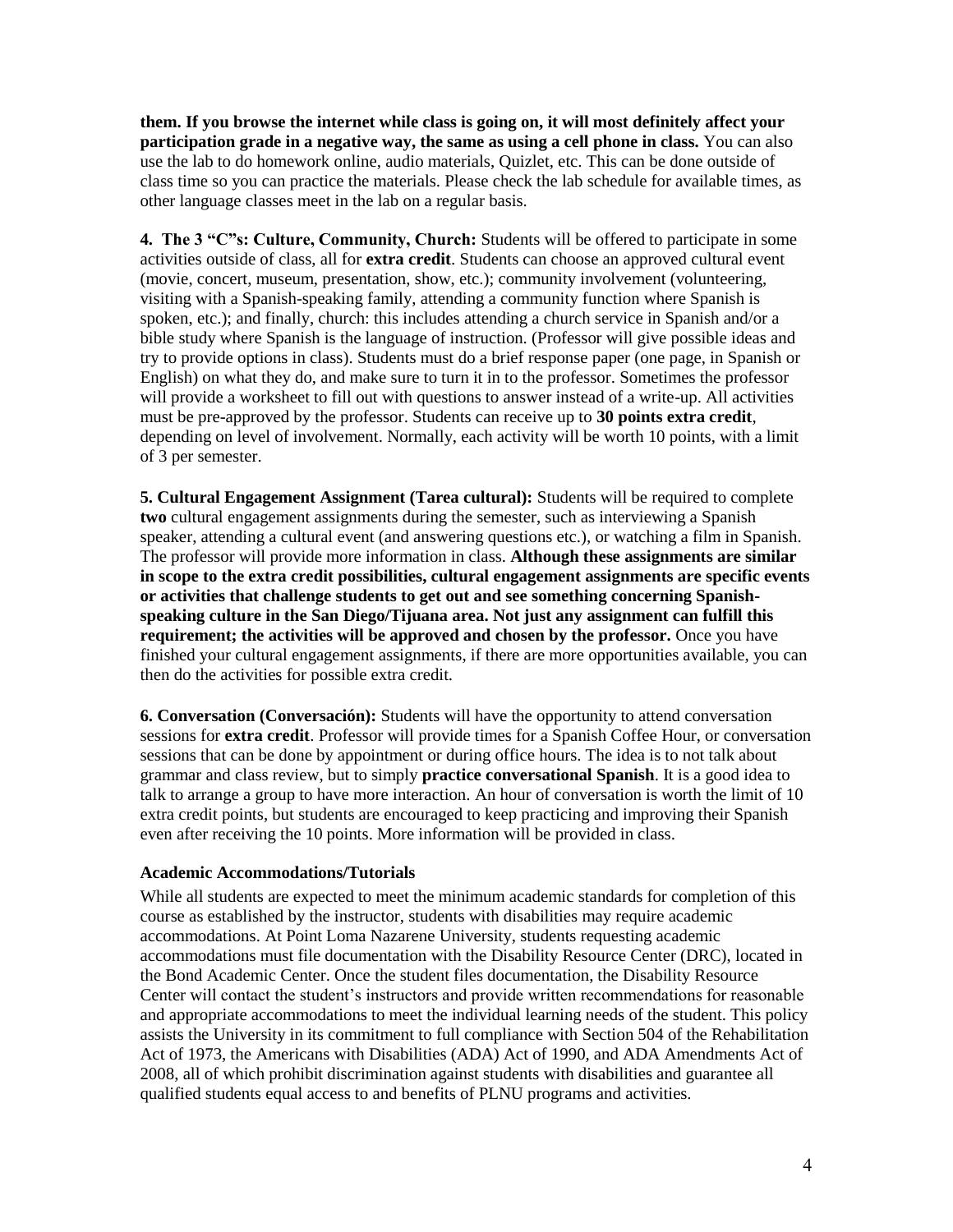# **Academic Honesty Policy**

The Department of Literature, Journalism, and Modern Languages deems intellectual and academic integrity to be critical to academic success and personal development; therefore, any unethical practice will be detrimental to the student's academic record and moral character. Students who present the work of others, which includes but is not limited to borrowing another student's work, buying a paper, or using the thoughts or ideas of others as if their own (using information in a paper without citation), commit plagiarism. Students will be held accountable for plagiarized material whether the material was plagiarized intentionally or unintentionally. Plagiarized work will result in a failing grade for the assignment and possibly for the course. In either event, a written report will be filed with the department chair and area dean. The dean will review the report and submit it to the provost and the vice president for student development. It will then be placed in the student's academic file.

NOTE: It is the student's responsibility to maintain his/her class schedule. Should the need arise to drop this course (personal emergencies, poor performance, etc.), the student has the responsibility to follow through (provided the drop date meets the stated calendar deadline established by the university), not the instructor. Simply ceasing to attend this course or failing to follow through to arrange for a change of registration (drop/add) may easily result in a grade of F on the official transcript.

# **Ferpa Policy**

In compliance with federal law, neither PLNU student ID nor social security number should be used in publicly posted grades or returned sets of assignments without student written permission. This class will meet the federal requirements by (Note: each faculty member should choose one strategy to use: distributing all grades and papers individually; requesting and filing written student permission; or assigning each student a unique class ID number not identifiable on the alphabetic roster.) Also in compliance with FERPA, you will be the only person given information about your progress in this class unless you have designated others to receive it in the "Informational Release" section of the student portal.

# **Final Examination Policy**

Successful completion of this class requires taking the final examination **on its scheduled day**. The final examination is posted on the class schedules site. No requests for early examinations or alternative days will be approved.

# **More Undergraduate Syllabus Information (in addition to information already provided):**

# **ACADEMIC HONESTY**

Students should demonstrate academic honesty by doing original work and by giving appropriate credit to the ideas of others. Academic dishonesty is the act of presenting information, ideas, and/or concepts, as one's own when in reality they are the results of another person's creativity and effort. A faculty member who believes a situation involving academic dishonesty has been detected may assign a failing grade for that assignment or examination, or, depending on the seriousness of the offense, for the course. Faculty should follow and students may appeal using the procedure in the university Catalog. See [Academic Policies](http://catalog.pointloma.edu/content.php?catoid=18&navoid=1278) for definitions of kinds of academic dishonesty and for further policy information.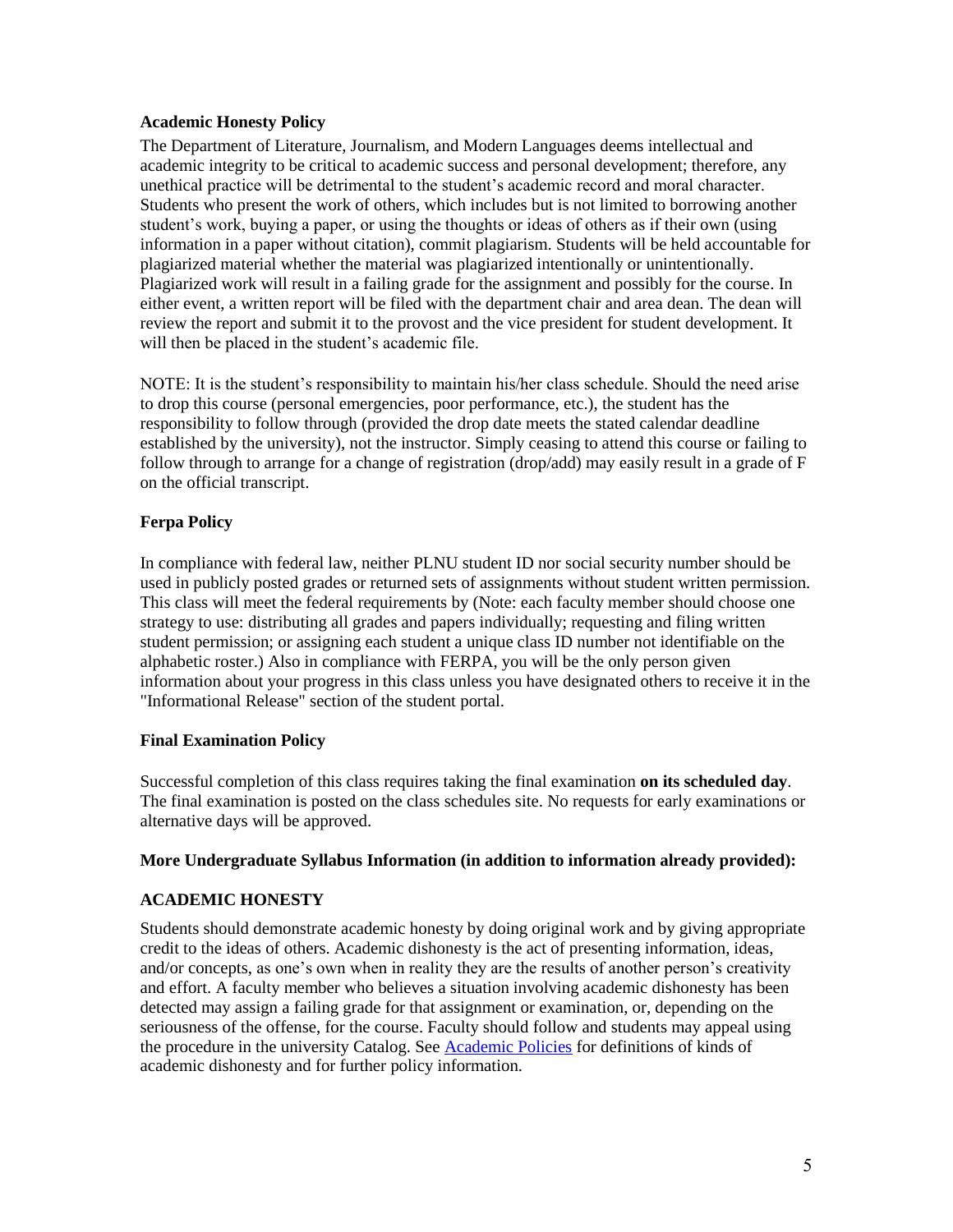#### **Academic Accommodations**

If you have a diagnosed disability, please contact PLNU's Disability Resource Center (DRC) within the first two weeks of class to demonstrate need and to register for accommodation by phone at 619-849-2486 or by e-mail at [DRC@pointloma.edu.](mailto:DRC@pointloma.edu) Se[e Disability Resource Center](http://www.pointloma.edu/experience/offices/administrative-offices/academic-advising-office/disability-resource-center) for additional information.

# **Attendance and Participation**

Regular and punctual attendance at all classes is considered essential to optimum academic achievement. If the student is absent from more than 10 percent of class meetings, the faculty member can file a written report, which may result in de-enrollment. If the absences exceed 20 percent, the student may be de-enrolled without notice until the university drop date or, after that date, receive the appropriate grade for their work and participation. See [Academic Policies](http://catalog.pointloma.edu/content.php?catoid=18&navoid=1278) in the Undergraduate Academic Catalog.

# **Course Schedule (Horario de curso)**

**August 29-September 2** Week 1 (Semana 1)

M29 (No classes today)

T30 (Observe **Monday schedule** today) (Course Introduction) (Lección 1)

W31 (Lección 1)

F2 (Lección 1)

# **September 5-9**

Week 2 (Semana 2)

M5 Labor Day (Holiday, no classes today)

T6 (Lección 1) (Lab Day)

W7 **(**Lección 1)

F9 (Lección 1) **(Prueba de vocabulario: lección 1)**

# **September 12-16**

Week 3 (Semana 3)

M12 (Lección 1)

T13 (Lección 2) (Lab Day)

W14 (Lección 2)

F16 (Lección 2)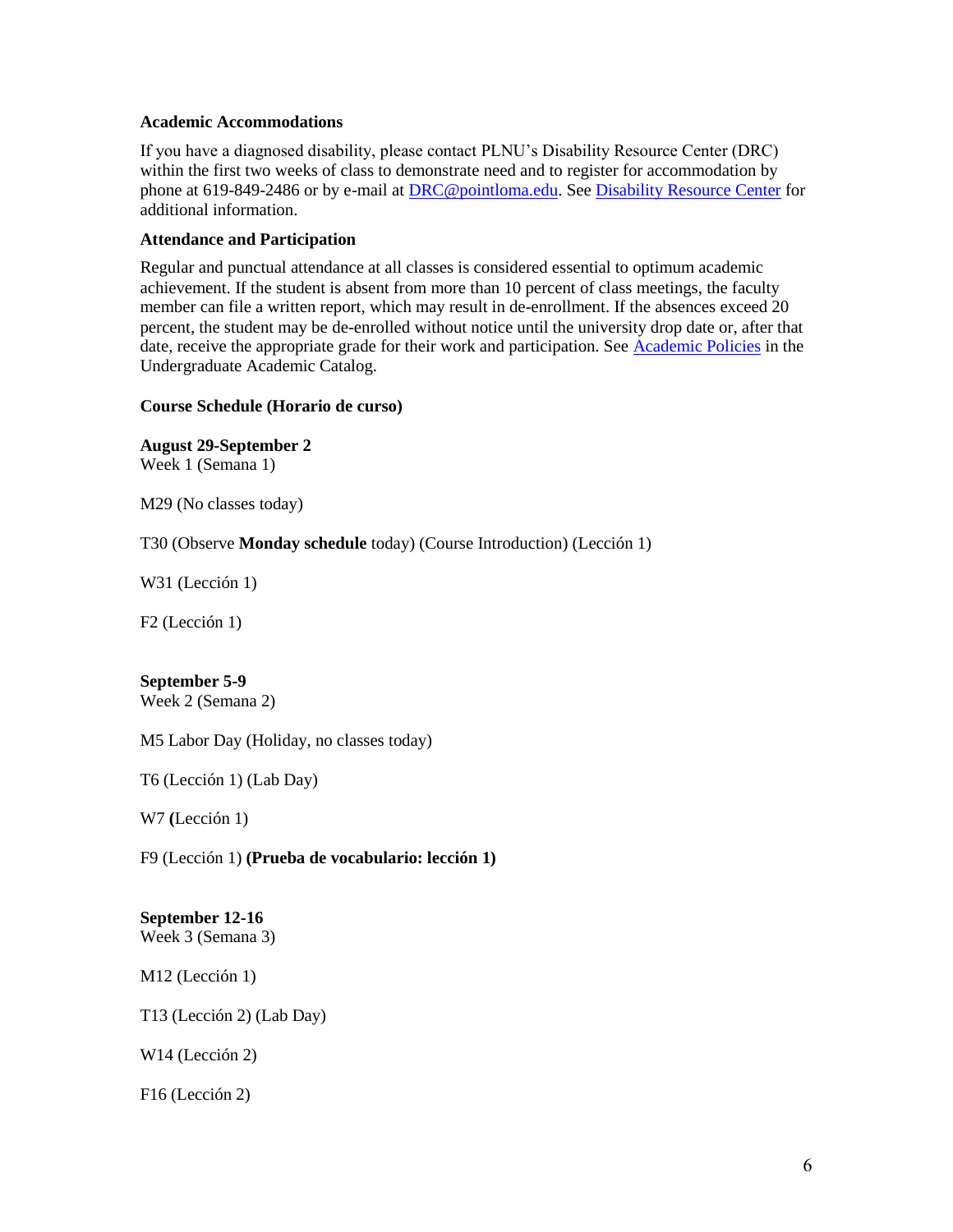**September 19-23** Week 4 (Semana 4)

M19 (Lección 2)

T20 (Lección 2) (Lab Day)

W21 (Lección 2) **(Prueba de vocabulario: lección 2)**

F23 (Lección 2) (Test review: lessons 1 and 2)

**September 26-30** Week 5 (Semana 5)

# M26 **Examen 1 (Lecciones 1 y 2)**

T27 (Lección 3) (Lab Day)

W28 (Lección 3)

F30 (Lección 3)

# **October 3-7**

Week 6 (Semana 6)

M3 (Lección 3)

T4 (Lección 3) (Lab Day) **(Prueba de vocabulario: lección 3)**

W5 (Lección 3)

F7 (Lección 4)

# **October 10-14**

Week 7 (Semana 7)

M10 (Lección 4)

T11 (Lección 4) (Lab Day)

W12 (Lección 4)

F14 (Lección 4) **(Prueba de vocabulario: lección 4)**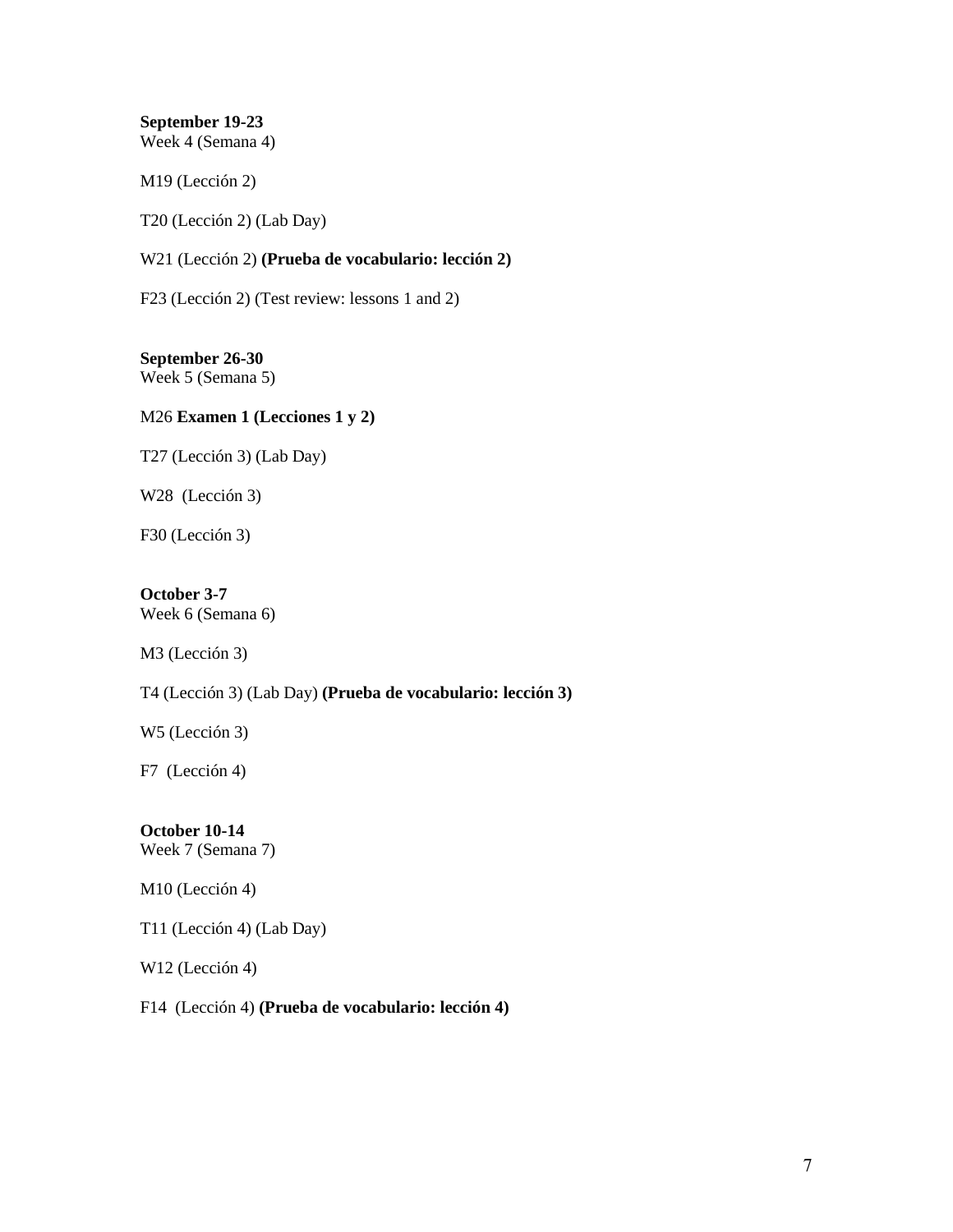**October 17-21** Week 8 (Semana 8)

M17 (Lección 4) (Test review: lessons 3 and 4)

#### T18 **Examen 2 (Lecciones 3 y 4)**

W19 Actividad cultural

F21 Fall Break Day (No classes)

# **October 24-28** Week 9 (Semana 9)

M24 (Lección 5)

T25 (Lección 5) (Lab Day)

W26 (Lección 5)

F28 (Lección 5)

# **October 31-November 4**

Week 10 (Semana 10)

## M31 (Lección 5) **(Prueba de vocabulario: lección 5)**

T1 (Lección 5) (Lab Day)

W2 (Lección 6)

F4 (Lección 6)

#### **November 7-11** Week 11 (Semana 11)

M7 (Lección 6)

T8 (Lección 6) (Lab Day) **(Prueba de vocabulario: lección 6)**

W9 (Lección 6) (Test review: lessons 5 and 6)

#### F11 **Examen 3 (Lecciones 5 y 6)**